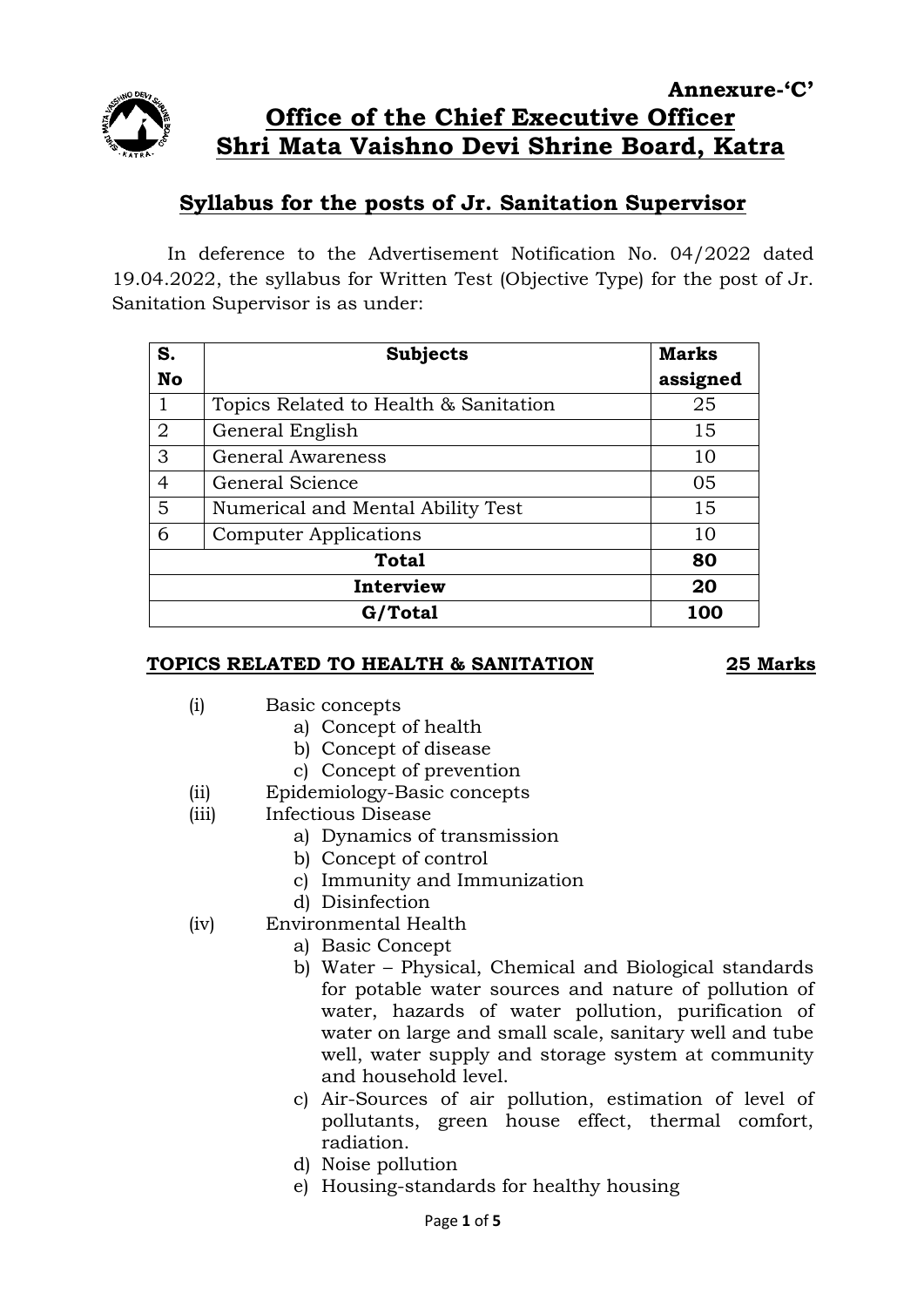- f) **Solid Waste management** classification of solid waste, harmful effect of solid waste system of collection and disposal of solid waste.
- g) **Liquid waste management** classification , quality of different type of waste, hazards, sanitary sewerage system.
- h) **Night Soil Disposal** Hazards of insanitary disposal, types of latrines in use, Borehole, Dug well, RCA and Septic tank latrines, sanitation of trenching ground.
- (v) Disaster Management Basics
- (vi) Bio Medical Waste Management Basics
- (vii) Enivronmental Laws in India
- (viii) Sanitation and Hygiene
	- a) Sanitation of Public places and Hospitals
		- b) Eating Establishments

# **GENERAL ENGLISH 15 Marks**

- (i) Tenses
- (ii) Comprehension
- (iii) Editing / Proof Reading.
- (iv) Rearranging of jumbled sentences
- (v) Narration
- (vi) Modals
- (vii) Articles
- (viii) Paragraph writing with blanks to be filled in with the following
	- i. Phrases
	- ii. Pronouns
	- iii. Homonyms/Homophones etc.
- (ix) Clauses
- (x) Punctuation
- (xi) Synonyms and antonyms
- (xii) Idioms and phrases.
- (xiii) Uses of Prepositions
- (xiv) Active & Passive Voice
- (xv) Error Spotting
- (xvi) Sentence Correction
- (xvii) Spelling Correction

### **GENERAL AWARENESS 10 Marks**

- (i) Indian History with special reference to Freedom struggle
- (ii) Indian Constitution- Basic features- Preamble, Fundamental Rights, Fundamental Duties, Directive Principles of State Policy
- (iii) First in world (Adventure, Sports, Discoveries)
- (iv) First in India (Adventure, Sports, Discoveries)
- (v) Popular Personalities (Politics, Scientific discoveries, Geographical, Sports, History)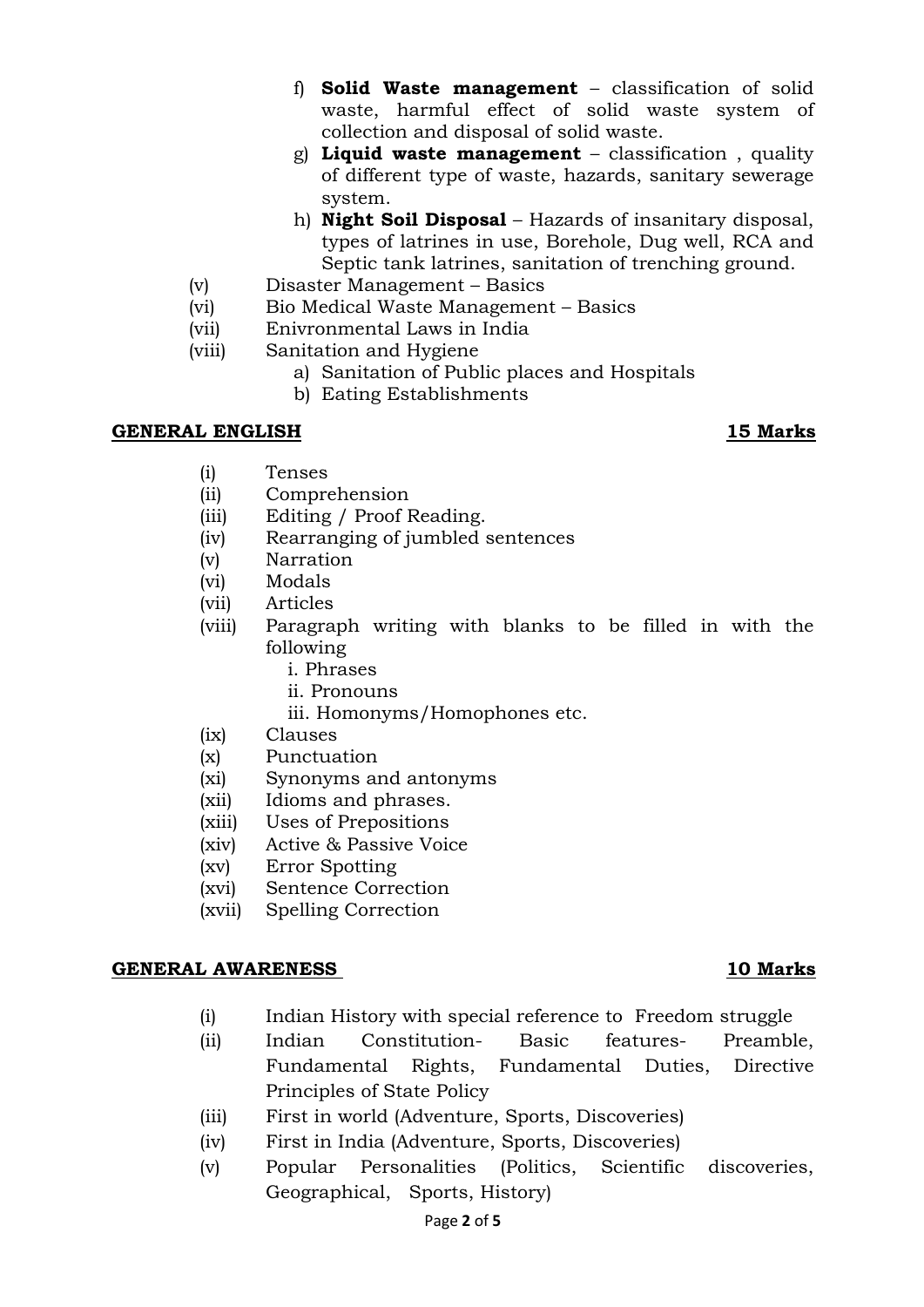- (vi) The Newspaper world (Current Dailies & Weeklies of India)
- (vii) Languages & Culture
- (viii) Science & Technology
- (ix) International Organisations- UNO, WHO, WTO, IMF, UNESCO, UNCTAD etc.
- (x) Important Regional Organizations and Blocs- BRICS, OPEC, ASEAN, SAARC, BIMSTEC, G-20, G-7 etc.
- (xi) Sustainable Development Goals
- (xii) Communicable Diseases- cure and prevention
- (xiii) NCDC- COVID-19 SOPs, Advisories, Guidelines etc
- (xiv) World famous Awards
- (xv) The world of Sports
- (xvi) Agriculture in economic development; Industrialization and economic development.
- (xvii) Foreign Trade & Balance of payments
- (xviii) New economic reforms
- (xix) Inflation, Monitory Policy, Fiscal Policy, Capital Markets, Role of RBI, Taxation in India- Direct & Indirect Tax - CBDT, GST etc.
- (xx) India's Atomic Research Programme,
- (xxi) Thermal / Nuclear/ Hydro Power Plants in India.
- (xxii) Current Events of National and International importance
- (xxiii) Political & Physical divisions of India
- (xxiv) Indian Culture, Heritage and Freedom Struggle/Movement.
- (xxv) Demography- Census, its feature and functions.
- (xxvi) Important Rivers & Lakes in India.
- (xxvii) Weather, Climate, Crops, Means of Transport of India.
- (xxviii) J&K UT
	- a) Popular names of personalities and their achievements/ Contribution.
	- b) Weather, Climate, Crops, Means of Transport.
	- c) J&K History,Economy and Culture
	- d) Flora and Fauna of J&K
	- e) Rivers and Lakes.
	- f) Important Tourist Destinations.
	- g) J&K Panchayati Raj Act, 1989 (as ameneded upto December, 2020), 73rd & 74th Constitutional amendments.
	- h) J&K Reorganisation Act, 2019
	- i) Shri Mata Vaishno Devi Shrine Board related information.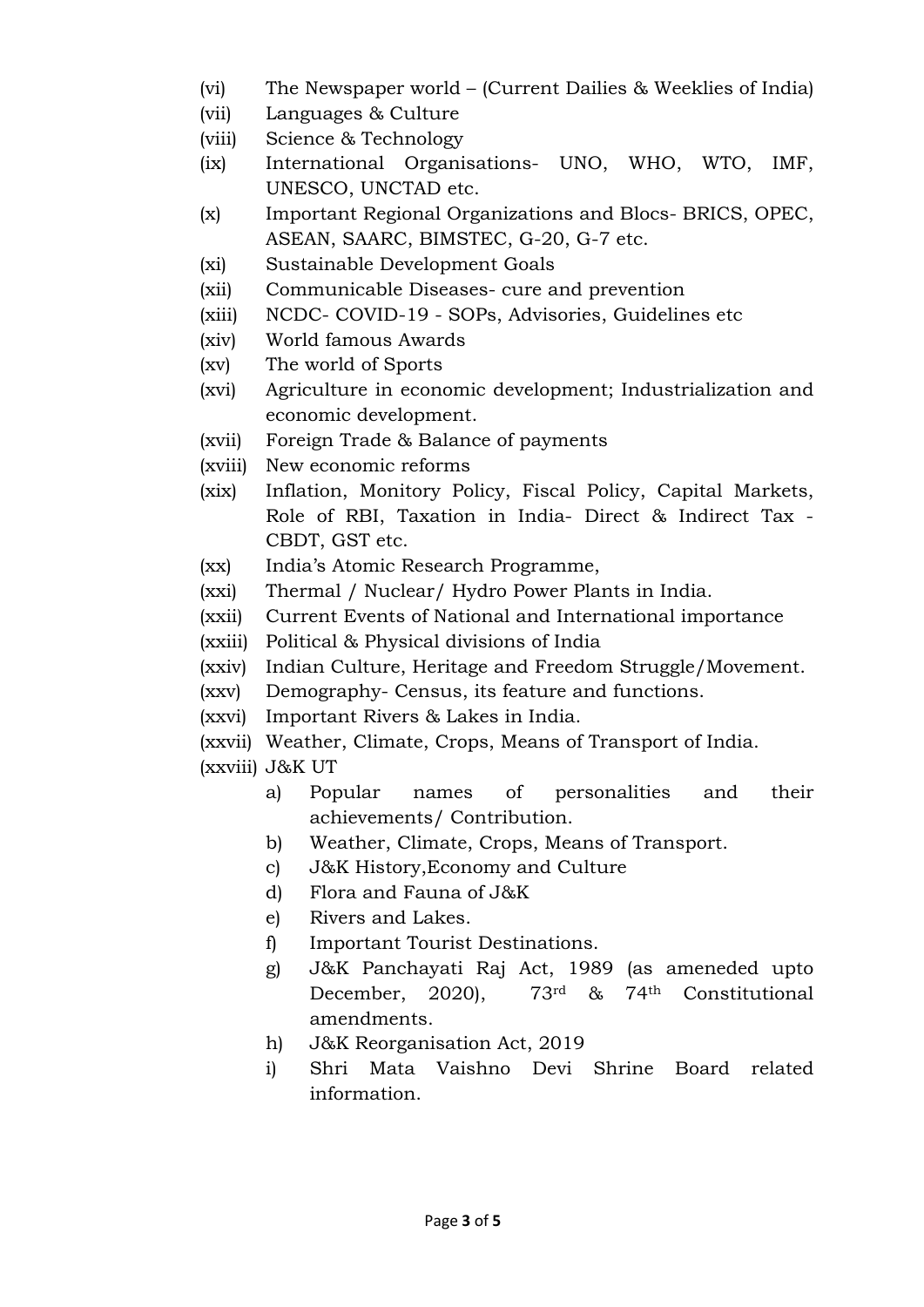### **GENERAL SCIENCE 05 Marks**

- (i) Various sources of energy; conventional sources of energy; improvement in technology for using conventional source of energy (Biomass and wind energy)
- (ii) Non-conventional sources of energy (Solar energy,Tidal energy).
- (iii) Mechanics, Rest, motion, Velocity, acceleration, Newton Laws of motion,
- (iv) Voltage, Current, Resistance, Power, D.C Batteries
- (v) Waves, light as a wave, Sound waves, Transverse and longitudinal waves.
- (vi) Structure of Atom
- (vii) Solids, Liqids and Gases (Basics)
- (viii) Life processes: Nutrition and its types, Respiration, Transportation of water, food and minerals in plants.
- (ix) Vitamins- Diseases related to vitamin deficiency.
- (x) Environmental pollution.
- (xi) Ecosystem Its components, Food chains and Food webs.
- (xii) Ozone layer, its depletion, Green House Effect.
- (xiii) Importance of water in life

### **NUMERICAL AND MENTAL ABILITY TEST 15 Marks**

### **Basic Arithmetic:**

- (i) Number System
- (ii) Square Roots
- (iii) Basic algebra
- (iv) Percentage
- (v) Average
- (vi) Profit & Loss
- (vii) Discount
- (viii) Time & Distance
- (ix) Ratio & Proportion
- (x) Time & Work
- (xi) Simple & Compound Interest

### **Mental Ability:**

- (i) Number series.
- (ii) Letter series.
- (iii) Coding decoding.
- (iv) Direction sense.
- (v) Blood relations.
- (vi) Mathematical reasoning.
- (vii) Speed, Distance and Time.
- (viii) Statements and conclusions.
- (ix) Logical Reasoning.
- (x) Mental Reasoning.